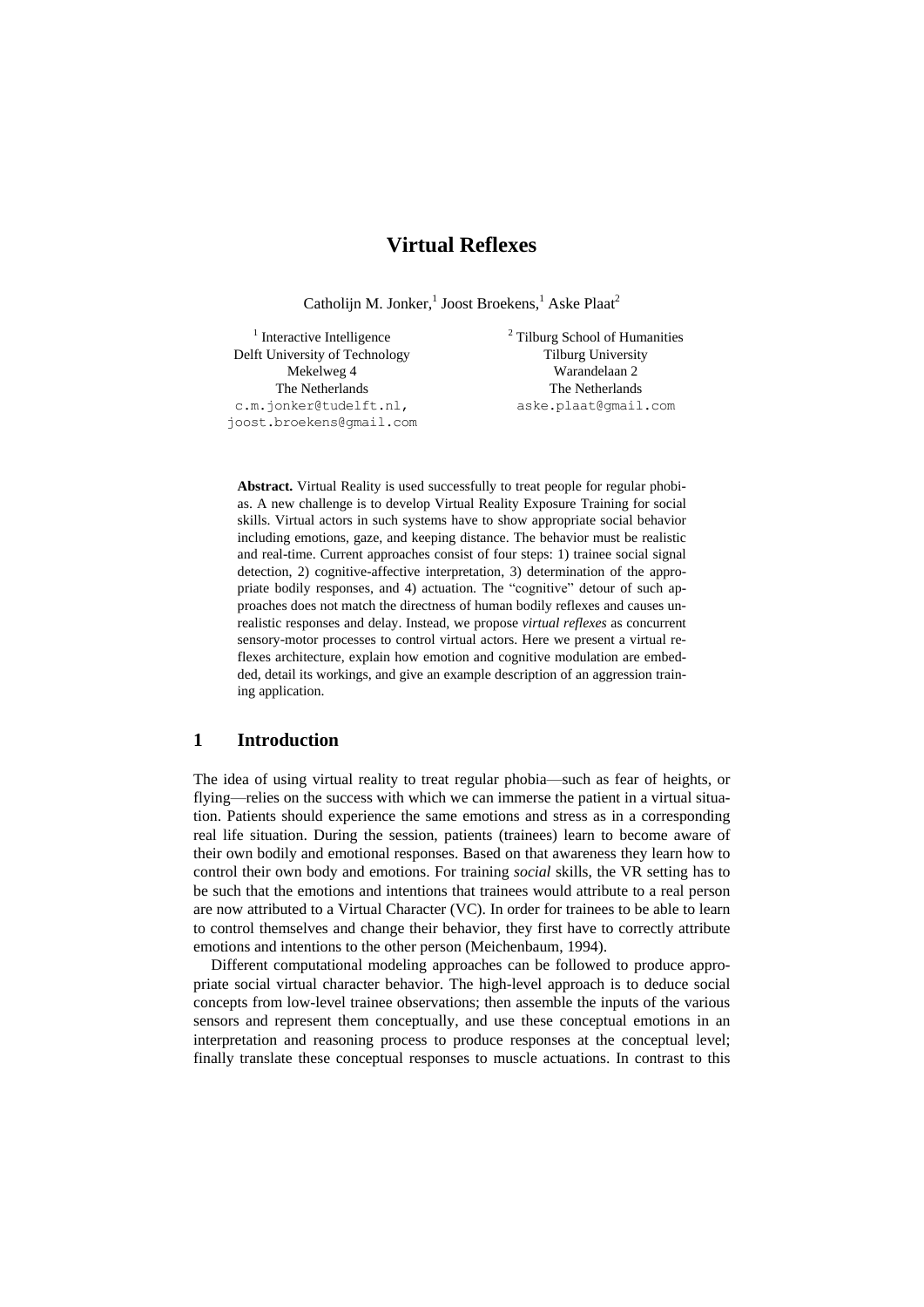high-level approach, in this paper we propose a low-level approach. Our low-level approach is based on the idea of virtual reflexes, in which observations directly cause VC muscle actuations *without intermediate cognitive processing*. Based on various primitive inputs, the muscle actuations are immediate and create bodily reactions. This generates fluent and fast responses in the VC. Perceived emotions emerge out of the interaction between sensory and motor information. Although no cognitive intermediate processing takes place, cognition and affect do modulate the sensory motor loops. As happens in the human body, various virtual reflexes can occur simultaneously. Therefore, we model the set of virtual reflexes as concurrent subsystems.

The idea that social signals emerge from virtual reflexes is motivated intuitively, practically and theoretically. First, when engaging in day-to-day activities, people do whatever it is they are doing, in unthinking response to the "moment-to-moment local forces acting upon them" (Wakefield & Dreyfus 1991, p. 263). This is closer to a reflex-based approach than to a reasoning-based one. Second, virtual reflexes provide the speed necessary for realistic social interaction (Magnenat-Thalmann & Thalmann, 2005). Third, reflex-based control corresponds to theories on embodied cognition and affect (Wilson, 2002; Ziemke, 2003). The contributions of this paper are as follows:

- We introduce an architecture for virtual reflexes.
- We link the architecture to neuropsychological theories on emotion & cognition.
- We formalize part of the reflexes in a virtual aggression training case study.

In section 2 we discuss related work on interaction with virtual characters. Section 3 presents the virtual reflex architecture. The neurological and psychological basis is presented in Section 4. Section 5 presents a virtual aggression-training case study.

### **2 Related work**

Virtual reality techniques have been shown to have significant therapeutic value, and in particular, VR stress inoculation training works well in various settings (Serino et al., 2013). Virtual reality exposure therapy (Emmelkamp et al., 2001; Krijn et al., 2004; Powers & Emmelkamp, 2008) has been shown to be as effective as in vivo (real-world) exposure therapy (Powers & Emmelkamp, 2008). Popovic et al (2009) present a Stress Inoculation system using an interactive VR system. Virtual reality systems have yielded positive training results (Core et al., 2006; Hays et al., 2010; Parsons & Mitchell, 2002; Spek, 2011; Broekens, et al., 2012; Kim et al., 2009; Zeng et al., 2009), and can also be used for personality assessment (Tekofsky et al., 2013).

An important challenge in interactive story telling (Cavazza et al., 2002; Theune et al., 2003; Zwaan et al., 2012) is that autonomous behavior of virtual characters must be consistent with the storyline. This challenge is similar, but on a different time scale, to the challenge in VC control where automatic reflexive behaviors must be consistent with deliberative and reflective behavior.

The real-time aspect of emotion modeling has been addressed in, e.g., the work on autonomous real-time sensitive artificial listeners (D'Mello et al., 2007; Pantic & Rothkrantz, 2003; Schroder et al., 2012; Thiebaux et al., 2008), the work on backchannel communication (Cafaro et al., 2012; Heylen et al., 2005; Sevin et al., 2010),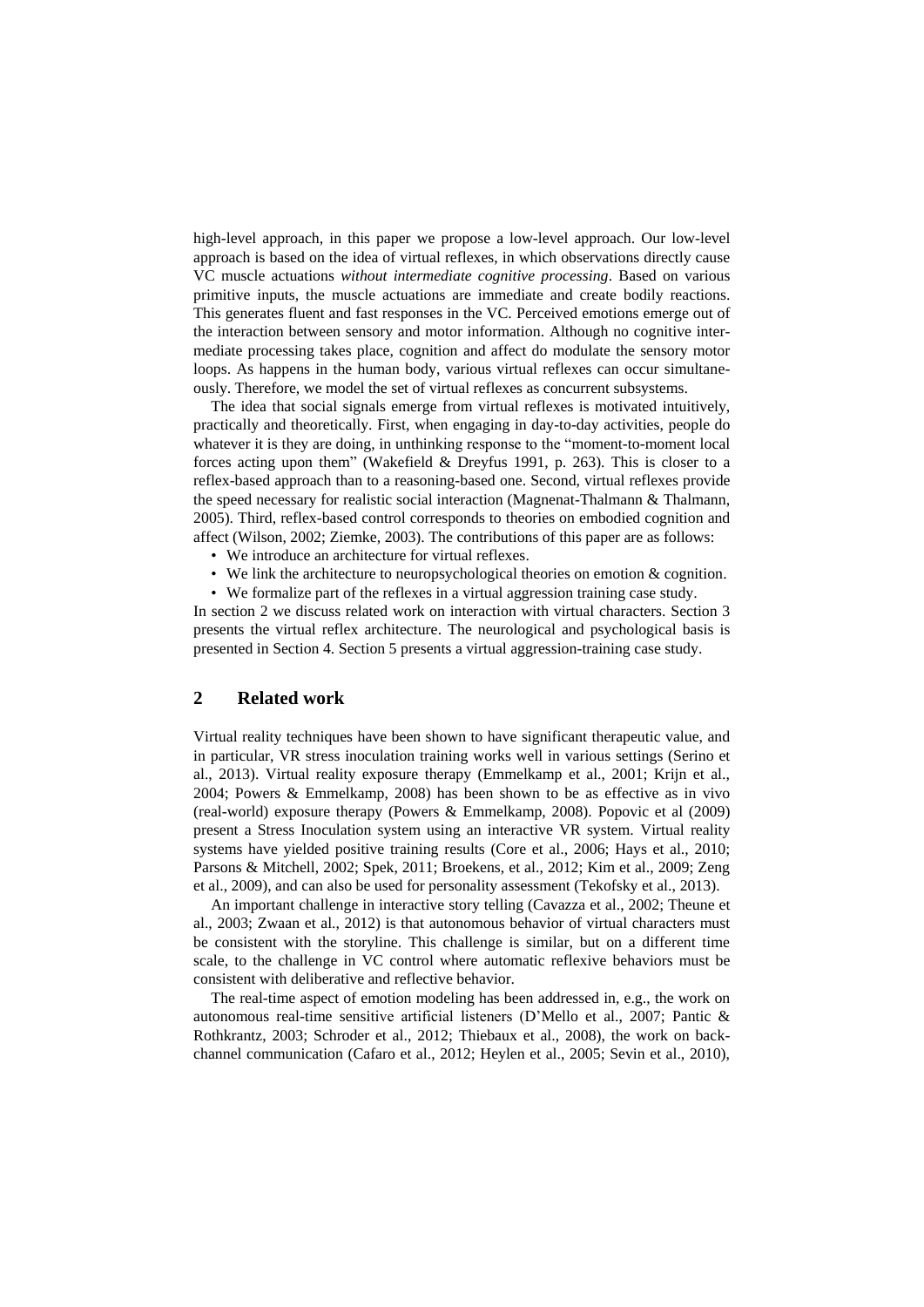to create "rapport" between virtual agents and humans (Gratch et al., 2007; Huang et al., 2011; Finkelstein et al., 2012), and in computational models of coping (Marsella et al., 2009) and synthetic emotion generation for games (Popescu et al., 2013). The challenge of generating real-time behavior has motivated (Brooks, 1999) to develop the subsumption architecture. Our architecture is inspired by Brooks' work in the sense that it consists of multiple subsystems running concurrently.

## **3 Virtual Reflex Architecture**

The basis of our architecture is "the need for speed" of immersive virtual emotions, and the uncoupling of various sensor-actuator channels. Behavior is generated by reflex nodes that dynamically couple sensory input and motor output. To cope with high-level influences on behavior, such as training scenarios, activity of these nodes is modulated by cognitive and emotional factors (see figure 1). Each reflex node can be seen as a small control node that influences body parts. Its output is based on whether its sensory input deviates from a preset baseline, much like drives would need to be met in a homeostatic approach (Cañamero, 2005). Upon deviation, three things happen concurrently. First, the deviation triggers activation of the body parts coupled to the reflex node. Second, the deviation has an effect on the emotional state. We envision a Pleasure–Arousal–Dominance (PAD) representation (Mehrabian, 1980) of the emotional state (Emotion, in figure 1). Third, the deviation is available for cognition to reason upon. The emotional state is simply a correlate of the aggregated deviations from the drives, and as such "setting" the emotional state will also bias the drives towards a different baseline. This provides a natural and behaviorally grounded mechanism to model the influence of emotion on behavior, and also the emergence of emotion out of behavior and reflexes (Cañamero, 2005). The cognitive model operates on sensory-motor primitives, as the information it gets is not the raw sensory information but the deviation and drive-based control effect following from the sensory information. In our architecture, cognition is grounded in sensory-motor representations, which is in line with embodied cognition approaches (Wilson, 2002). Cognition influences behavior by modulating the virtual reflex decision node activities and parameters, just like emotion does. Emotion and cognition thus follow from and operate on reflexes in similar ways. In our approach the emotional state is simply a different representation of the emergent pattern of reflex activities, while cognition can hold any processing mechanism, as long as it takes as input reflex-node activity and it outputs reflex-node biases. The link from the body of the virtual character to the proprioceptive part of the perception system is in line with the body loop of Damasio (1999). It allows the virtual character to perceive, and respond to, its own actions.

The virtual character's immediate responses are controlled by the virtual reflexloop, while the agent's high-level decisions are modeled as cognitive biases to the virtual reflex decision nodes. Scenario-based cognitive decision-making influences the behavior of the virtual character. In essence, cognitive processing biases the reflexes. In this way the architecture also allows emotional coping (Folkman & Lazarus, 1990) by means of influencing the reflexive behaviors, which, in turn, influence the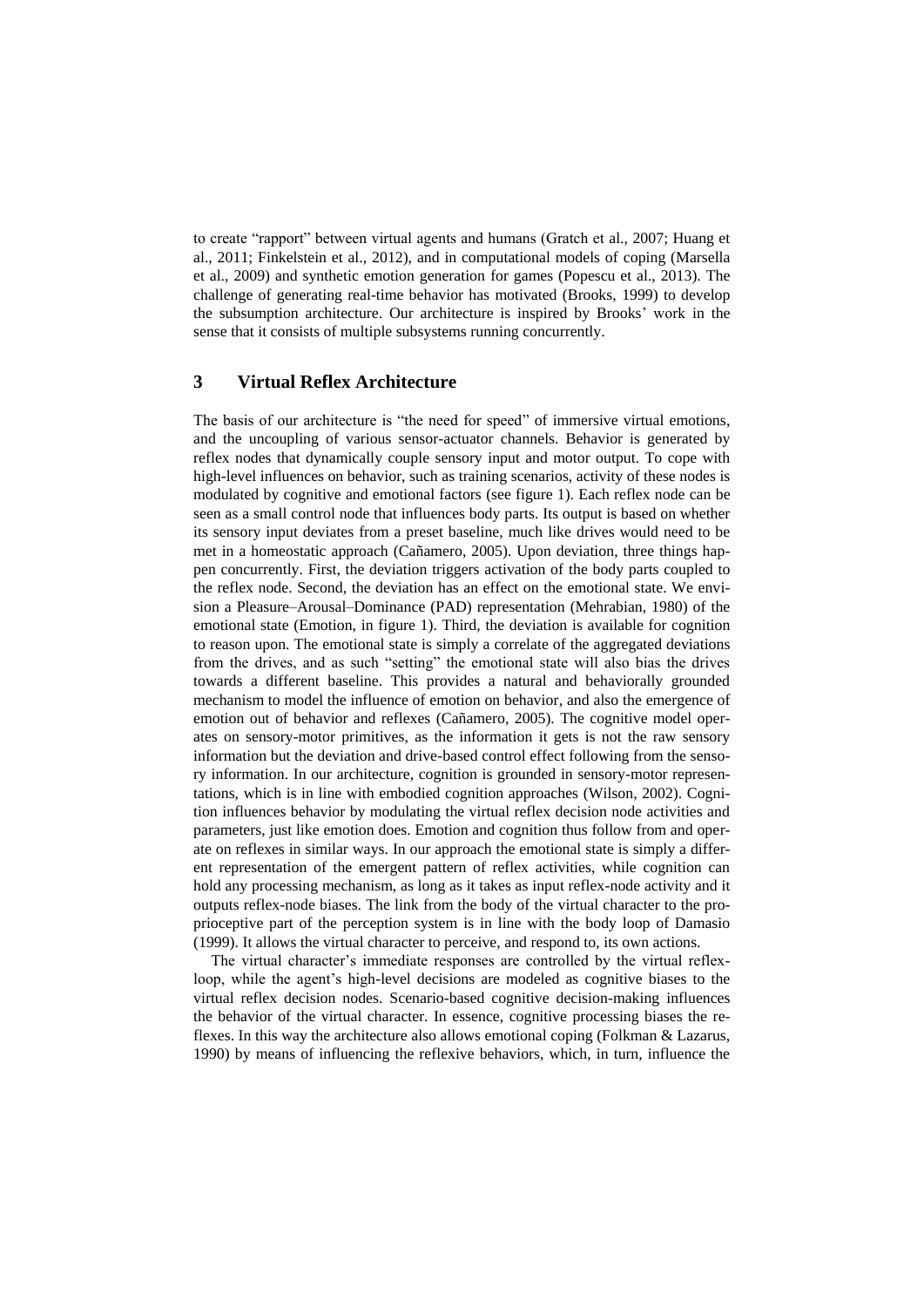emotional state. This is a natural way of modeling coping, as this grounds the coping process in the actual "physiology" of the virtual character instead of simply influencing the representation of the emotional state.



**Fig. 1.** Virtual Reflex architecture showing for each sensor-subsystem different reflex nodes that process the signals and yield appropriate responses. Note that Virtual Reflexes are modulated by cognition and emotion.

We assume that the VC has a body integrity model allowing it to, e.g., walk forward when the torso is pitched to the front, in order to keep balance. Candidate solutions are physics based models (Faloutsos et al., 2001) allowing individual influences on body parts with effects propagating through the complete body.

#### **4 Neuropsychological Basis**

In our approach behavior generation is the cognitive (and affective) modulation of automatic reflex processes (Berthoz, 2002). Our approach is compatible with embodied cognition theory (Wilson, 2002; Ziemke, 2003), where the basic premise is that thought is tightly coupled to behavior and the representations used for behavior.

Note that the idea of multiple levels of increasingly complex processing involved in affective responses is not new. For example, LeDoux (1995; 1996) describes a high and a low route to emotion processing. The low route is "quick and dirty" and evaluates stimuli in a fast but inaccurate way, while the high route is cortical and evaluates stimuli in a slow but detailed way. Scherer (2001) also considers appraisal as a process of multi-level sequential checking with lower levels triggering activity at higher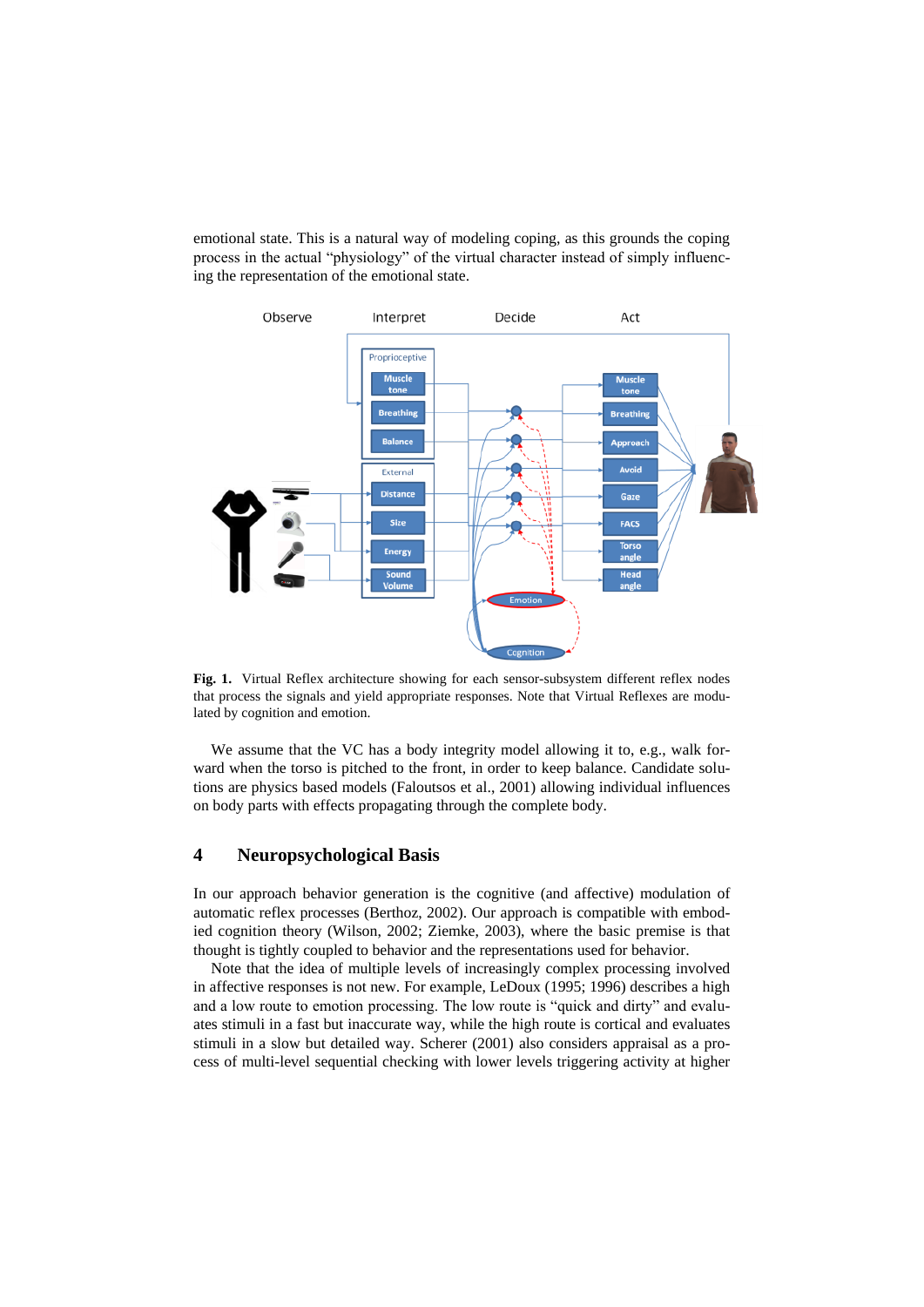levels. Each level typically involves more complex information processing, and is only activated to the full extent when that is needed based on simpler appraisals. For example, appraising stimulus relevance is done first based on suddenness, a simple stimulus-based appraisal, and when relevance is high this triggers implication-related appraisals such as goal-conduciveness, a more cognitive-based appraisal. This model of appraisal can be computationally integrated with other models that assume appraisal is layered from simple to complex processing (Broekens et al., 2008).

The ideas of thinking fast and slow (Kahneman, 2011) contain the same basic idea, i.e., that there are multiple concurrent processes for different aspects of behavior and reasoning. The fastest behaviors we have are reflex behaviors, developed early in our evolution, and essential for survival. Body language is an important part of social interaction (Argyle, 2009; Kendon, 1990), and is recognized as expressions of emotions. Mimicry is an essential part of the human social repertoire that is inexorably bound up to basic social processes of empathy, bonding, and in-group formation (Kavanagh, 2013). In contrast, higher order cognitive appraisal processes take more time, e.g., (Ortony, Clore & Collins, 1988), and explain how we appraise our progress with respect to our social and personal goals.

Our approach is also inspired by Damasio's somatic marker hypothesis (1999). Somatic markers are the affective counterparts of situational representations in terms of sensory-motor activity. Such markers get triggered by activities and thoughts, and can bias behavior and thought at the same time (for example, during decision making). Our emotional state emerges from the activity of the reflex nodes; it is grounded in sensory-motor activity. The state itself influences these nodes, as the relation between emotion and reflex is bidirectional. If the agent is in a high arousal state, this biases the reflexes towards high energy. This, in turn, biases cognition to trigger those associations that are related to high energetic reflex behavior, closing the loop from emotion to cognition through sensory-motor representations. In our approach, "feelings are mental experiences of body states" (Damasio & Carvalho, 2013).

## **5 Case: Aggression De-escalation**

As an example case we explain how the Virtual Reflex architecture can form the basis for a Virtual Reality training system for coping with verbal aggressive situations, see figure 2. The system confronts a trainee in virtual reality with a verbal aggressor.

During the training a virtual character approaches the human trainee with verbal aggressive behavior and subsequently reacts in real-time to the actions and behaviors of the human trainee. A computational escalation model determines how this aggression is portrayed by the behavior of the virtual character. The actual virtual character's behaviors are generated in real-time based on (1) the output of this escalation model, (2) the behavioral responses of the trainee, and (3) a scenario setting given by aggression trainers. In this paper we focus on the VC behavior generation component by means of a virtual reflex architecture, not on the scenario or escalation model.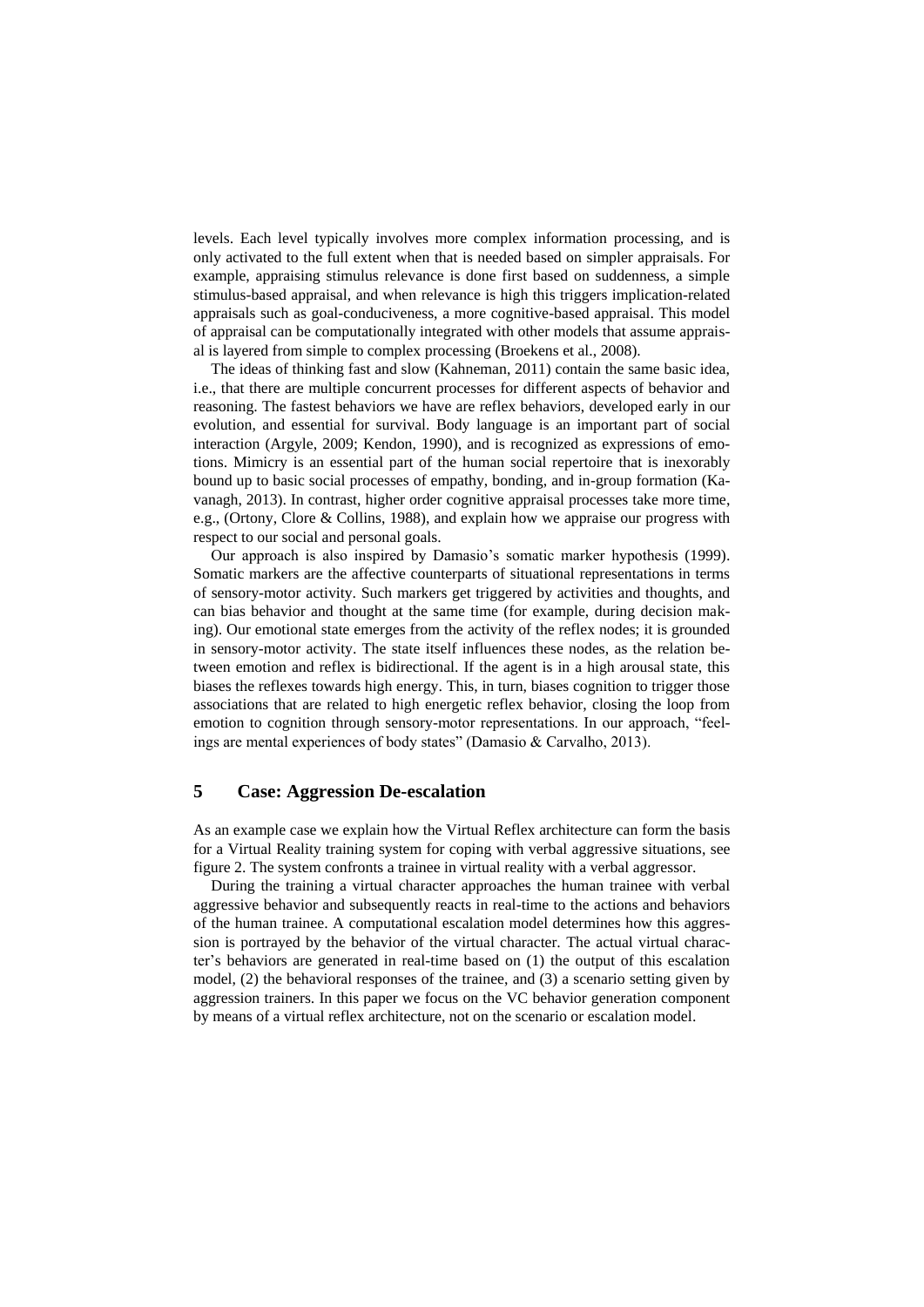

**Fig. 2.** Aggression De-escalation system overview.



**Fig. 3.** An impression of the VR System

#### **5.1 Behavior Generation and Virtual Reflex-loops**

We now explain how the architecture presented in Section 2 is used for behavior generation in virtual aggression training. The complete system will contain a VC emotional state, dialogue, training scenario, and all kinds of bodily movements including torso-, and head-posture, muscle tone, blush, breathing, gaze, and eyes openness. For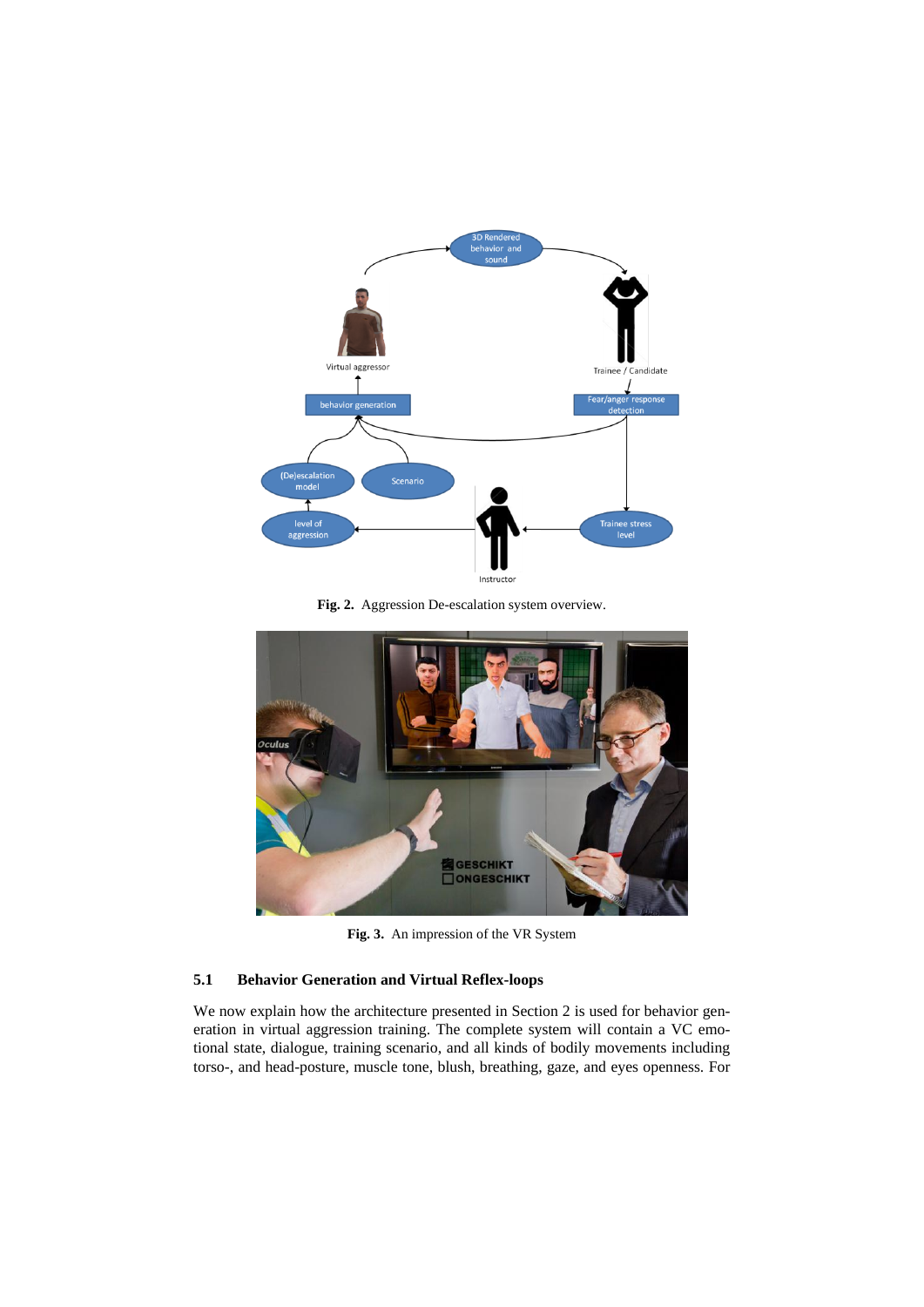the focus of this article the bodily movements are of particular interest. For the sake of clarity we focus on torso-movement only. We assume postures are described using pitch, role and yaw. However, virtual reflexes can be implemented using another actuator representation.

We focus on the decision node for torso-pitch. Torso-pitch is influenced by the bodily movements of the trainee, but also by the emotion and cognition components. Furthermore, we show that in an indirect way, the Virtual Reflex-loops influence emotion and cognition. We present the formalization of one of the Virtual Reflex loops for the aggression de-escalation case. In particular, we present the contents of the decision node that controls torso pitch. Torso-pitch is the forward or backward angle of the body. It is a key contributor to the approach/avoidance behavior of the virtual character.

An important modeling concept for torso-pitch is the social distance as modulated by emotion (feeling of Dominance of the VC, to be precise). In this example we describe how the torso pitch changes throughout a scenario. We define the dynamics of torso-pitch behavior as follows:

torso\_pitch<sub>t+1</sub> = $C_{sd}*(sd_{target}-d_t)$  /\* normalized for virtual character control \*/  $sd_{\text{target}} = (1-D)^* sd_{\text{default}} + CD$  $C_{sd}=(A+1)/2$ 

Here,  $C_{sd}$  is the social distance inertia factor [0,1], and  $d_t$  is the physical distance at time t. D is Dominance [-1,1] and relates to social stance, perceived control, and selfefficacy. Dominance moderates the default target distance. High dominant Virtual Characters will have a closer preferred social distance, and vice versa. A is Arousal [-1,1] and relates to energy. Energy thus defines the speed with which the torso angle changes. CD is defined as cultural distance. The closer two individuals are with respect to their cultural background, the smaller CD is. CD should be calibrated based on existing social science findings.  $Sd_{default}$  is defined as the Virtual Character's personal preferred social distance. This factor is needed to model individual differences in preferred social distance as this varies from person to person. The parameter is set in the cognition model. Similarly, the PAD emotion values are set by the emotion model, thus modeling the effect of emotion on the Virtual Reflex-loop.

Conversely, each of the Virtual Reflex-loops potentially influences emotion and cognition (dotted lines from decision nodes to the emotion component, figure 1). In the case study, the values computed in the torso-pitch decision node are passed to the emotion component. For example, forward torso pitch can induce anxiety or aggression (depending on the VC's personality and the current affective state). Similarly, the cognitive component receives input from the sensors, the decision nodes and the emotion component. For now we focus on the input from the decision nodes that send information on the body state of the VC. The VC's cognition component plans on overall and longer term changes in behavior, e.g., changes in posture, dialogue, etc. The VC's body integrity model ensures that movements caused by different Virtual Reflex-loops result in physically coherent behavior.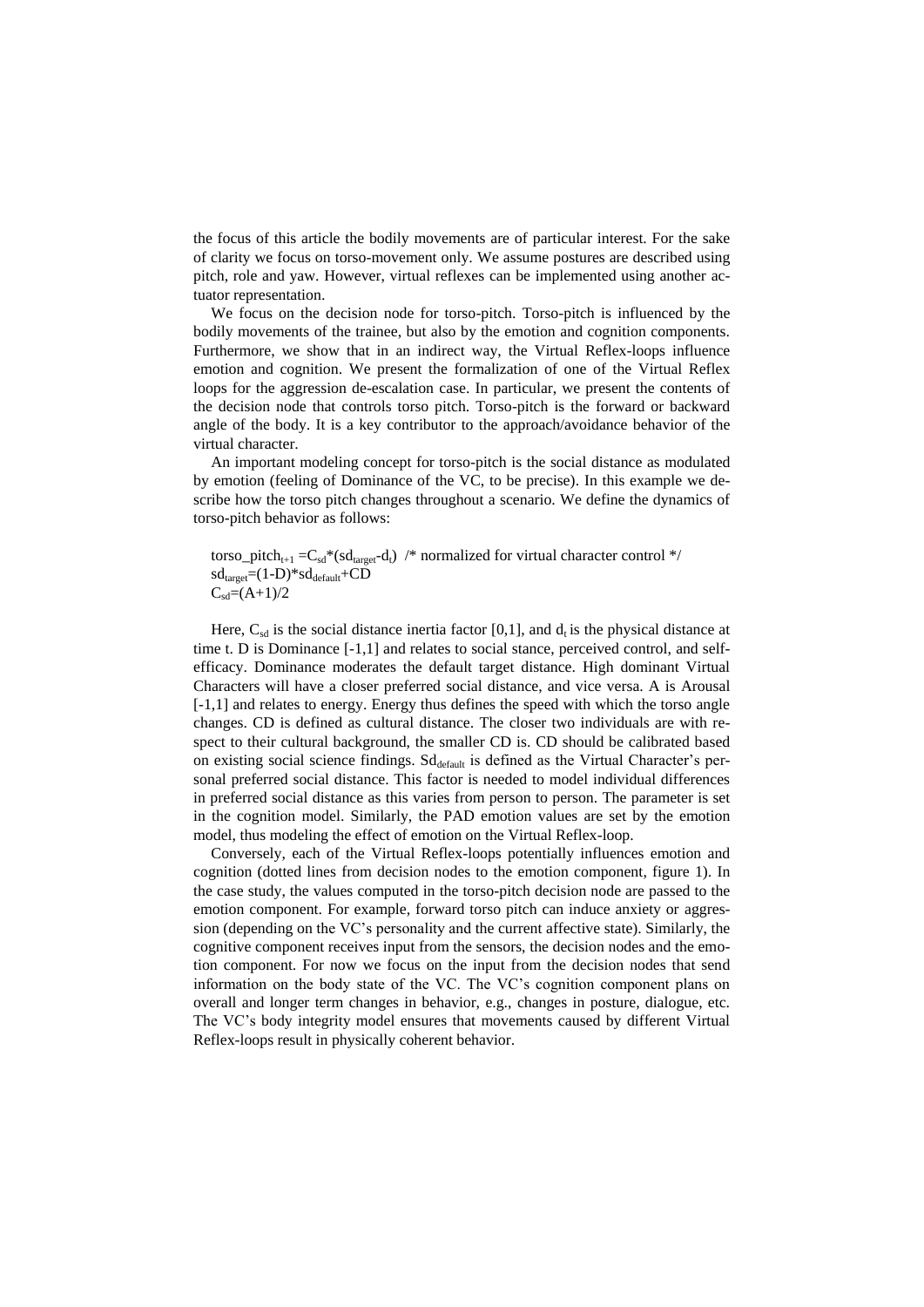#### **5.2 Virtual Reflex-based scenario formalization**

In this section we describe how torso pitch changes throughout an example scenario in a social welfare office.

- 1. Behind the social welfare office counter is Barney. Barney is new in his job and feels uncertain.  $(t=0)$
- 2. A person (the virtual character VC) is frustrated and angry as his allowance has been canceled. He enters the offices with the intention to demand his money.  $(t=1)$
- 3. VC approaches the counter.  $(t=2)$
- 4. Barney backs away. (t=3)
- 5. VC arrives at counter.  $(t=4)$
- 6. VC leans over the counter (and slams his hand on the counter and shouts "I demand my money!").  $(t=5)$
- 7. Barney keeps distance and stays calm eventually calming the VC.  $(t=6)$
- 8. Social distance is in equilibrium (t=7) VC and Barney have stable distance.

We now describe the effects of the events in the scenario on torso-pitch, as an example of how the Virtual Character behavior is controlled. We assume the VC's body integrity model keeps balance and walks back and forth when the torso is pitched. Therefore, torso-pitch can indirectly control forward/backward walking.

| 1. Virtual Character $(t=0)$ :                                                 | 4. Barney backs away due to approach VC $(t=3)$                                |
|--------------------------------------------------------------------------------|--------------------------------------------------------------------------------|
| Torso: $(0, 0, 0)$                                                             | Torso: $(-1.8, 0, 0)$                                                          |
| Current distance to Barney: undefined                                          | Current distance to Barney 2.5 meter (larger                                   |
| $PAD_{default}=(0, 0, -0.5)$ (this represents the VC's                         | because Barney backs away)                                                     |
| personality)                                                                   | Effect on Torso_pitch:                                                         |
| PAD = $(-1, 1, 1)$ , sd <sub>default</sub> =1, CD=0.2 (VC is                   | torso_pitch = $C_{sd}*(sd_{target}-d_t)=1*(0.7-2.5)= -2.3$                     |
| close in culture to Barney)                                                    | $sd_{\text{target}} = (1-D)^* sd_{\text{default}} + CD = (1-1)^*1 + 0.2 = 0.2$ |
|                                                                                | $C_{sd} = (A+1)/2=1$                                                           |
|                                                                                | Torso is tilted further forward due to Barney mov-                             |
|                                                                                | ing back, increasing approaching speed of VC.                                  |
| 2. The VC is positioned inside the room $(t=1)$ .                              | 5. VC arrives at the counter $(t=4)$                                           |
| Torso: $(0, 0, 0)$                                                             | Torso: $(-2.3, 0, 0)$                                                          |
| Current distance to Barney: 4 meter                                            | Current distance to Barney 1.5 meter (counter                                  |
|                                                                                | width=1m, Barney backed away $0.5m$ )                                          |
| Effect on torso_pitch:                                                         | Effect on Torso_pitch:                                                         |
| torso_pitch = $C_{sd}*(sd_{target}-d_t)=1*(0.2-4)= -3.8$                       | torso_pitch = $C_{sd}*(sd_{\text{target}}-d_t)=1*(0.2-1.5)= -1.3$              |
| $sd_{\text{target}} = (1-D)^* sd_{\text{default}} + CD = (1-1)^*1 + 0.2 = 0.2$ | $sd_{\text{target}} = (1-D)^* sd_{\text{default}} + CD = (1-1)^*1 + 0.2 = 0.2$ |
| $C_{sd} = (A+1)/2=1$                                                           | $C_{sd} = (A+1)/2=1$                                                           |
| Torso is tilted forward heavily, resulting in imbal-                           | Torso is tilted forward a little, and because VC                               |
| ance and a rapid move forward.                                                 | arrived at counter, legs can't move, so torso starts                           |
|                                                                                | to lean over the counter.                                                      |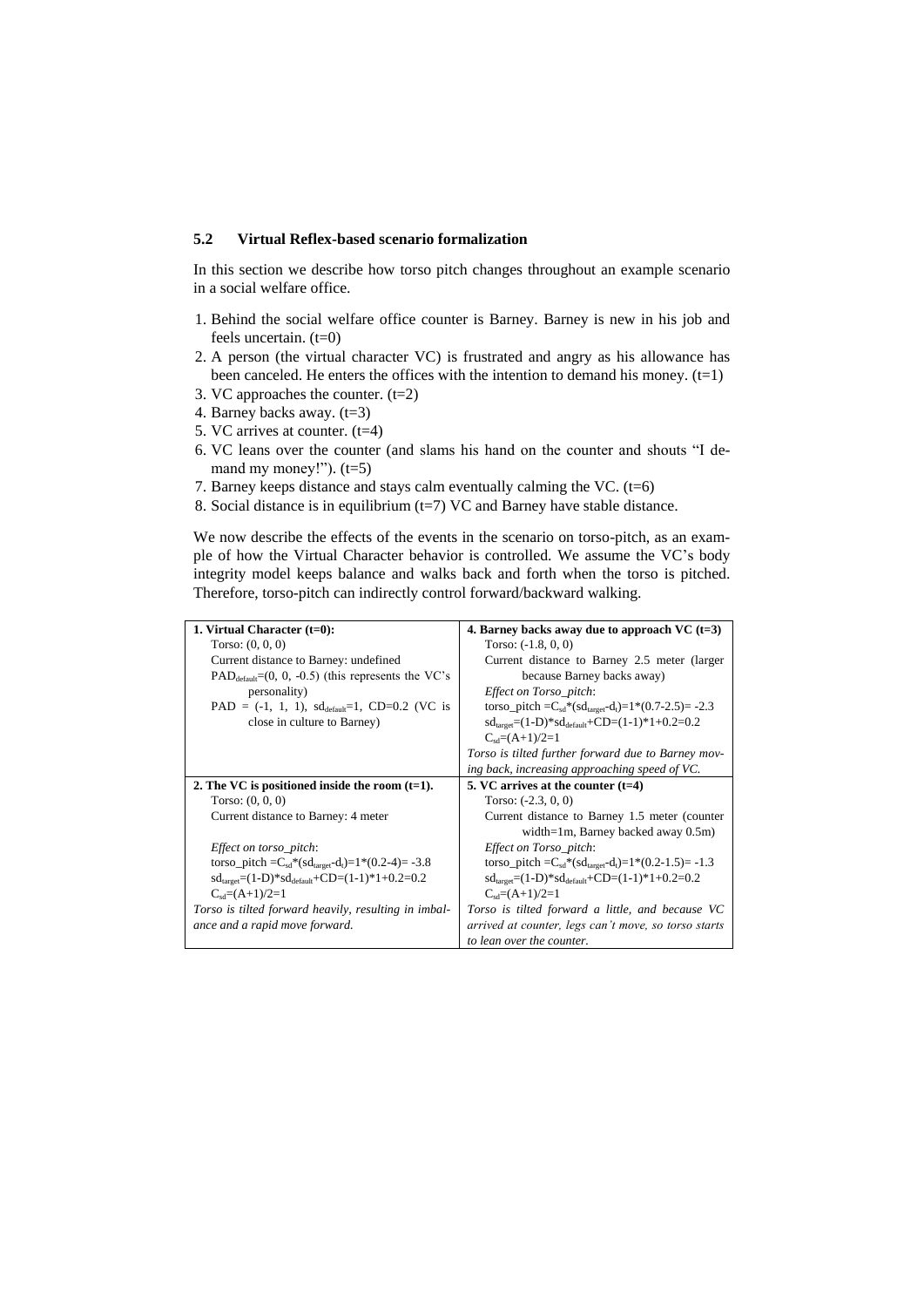| 3. The VC approaches the counter $(t=2)$                                        | 6. VC leans over the counter $(t=5)$                                      |
|---------------------------------------------------------------------------------|---------------------------------------------------------------------------|
| Torso: $(-3.8, 0, 0)$                                                           | Torso: $(-1.3, 0, 0)$                                                     |
| Current distance to Barney 2 meter (and de                                      | Current distance to Barney 1.5                                            |
| creasing quickly)                                                               |                                                                           |
| Effect on Torso_pitch:                                                          | Effect on Torso_pitch:                                                    |
| torso_pitch = $C_{sd}*(sd_{target}-d_t)=1*(0.2-2)= -1.8$                        | torso_pitch = $C_{sd}*(sd_{\text{target}}-d_t)=1*(0.2-1.5)= -1.3$         |
| $sd_{\text{target}} = (1-D) * sd_{\text{default}} + CD = (1-1) * 1 + 0.2 = 0.2$ | $sd_{\text{target}} = (1-D) * sd_{\text{default}} + CD = (1-1)*1+0.2=0.2$ |
| $C_{sd} = (A+1)/2=1$                                                            | $C_{sd} = (A+1)/2=1$                                                      |
| Torso is tilted forward, still resulting in imbalance                           | VC leans over the counter towards Barney.                                 |
| and a move forward, but slower than before, still                               |                                                                           |
| VC shows no clear intention to stop moving.                                     |                                                                           |

This short example shows how behavior can be generated by reflex nodes, and how this behavior can be modulated with emotion. It does not show how emotion emerges from the reflex nodes. However, the system of equations should be interpreted as a dynamic system. The VC's Dominance results from interaction with the virtual character as well, simply by the fact that the system settles only at a particular close social distance if dominance is high. (Note the bidirectional nature of the reflex nodes and the emotional state.). So, if the trainee (Barney) is able to calm down the VC (e.g., by keeping distance and staying calm so that the PAD state will decay to PAD<sub>default,</sub> i.e., the personality of the VC), dominance of the VC has to drop, resulting in a larger desired social distance of the VC sdtarget. Arousal also drops due to calm sensory input that modulates  $C_{sd}$ . This would result in:

| 7. VC calms down $(t=6)$                                                            | 8. Social distance in equilibrium at $sd_{\text{target}}(t=7)$                     |
|-------------------------------------------------------------------------------------|------------------------------------------------------------------------------------|
| Torso: $(-1.2, 0, 0)$                                                               | Torso: $(-1.2, 0, 0)$                                                              |
| Current distance to Barney 1.5                                                      | Current distance to Barney 1.7                                                     |
| $PAD=(0,0,-0.5)$ (state decayed to $PAD_{\text{default}}$ due                       |                                                                                    |
| to keeping distance and staying calm)                                               |                                                                                    |
| Effect on Torso_pitch:                                                              | Effect on Torso_pitch:                                                             |
| torso_pitch = $C_{sd}*(sd_{target}-d_t)$ =0.5*(1.7-1.5)= 0.1                        | torso_pitch = $C_{sd}*(sd_{target}-d_t)=0.5*(1.7-1.7)=0$                           |
| $sd_{\text{target}} = (1-D)^* sd_{\text{default}} + CD = (1 - 0.5)^* 1 + 0.2 = 1.7$ | $sd_{\text{target}} = (1-D)^* sd_{\text{default}} + CD = (1 - 0.5)^*1 + 0.2 = 1.7$ |
| $C_{sd} = (A+1)/2 = 0.5$                                                            | $C_{sd} = (A+1)/2 = 0.5$                                                           |
| VC leans backwards slightly and thus starts to                                      | VC and Barney have stable distance. Should Bar-                                    |
| move back from the counter a bit.                                                   | ney choose to move forward, the VC will react by                                   |
|                                                                                     | moving backward, so they are "in synch".                                           |

We have not shown how cognition modulates these processes, but any higher-level processing can reason upon and influence these reflexes. The effectiveness for generating complex behaviors in line with a scenario is part of current work.

#### **6 Conclusions**

The purpose of our work is to achieve immersive and realistic virtual environments for social skill training. To realize this, we propose a new computational model for virtual character behavior. Instead of following the cumbersome route of deducing high-level conceptual emotions from low-level observations, processing them, computing responses at a conceptual level, and translating these into muscle actuations,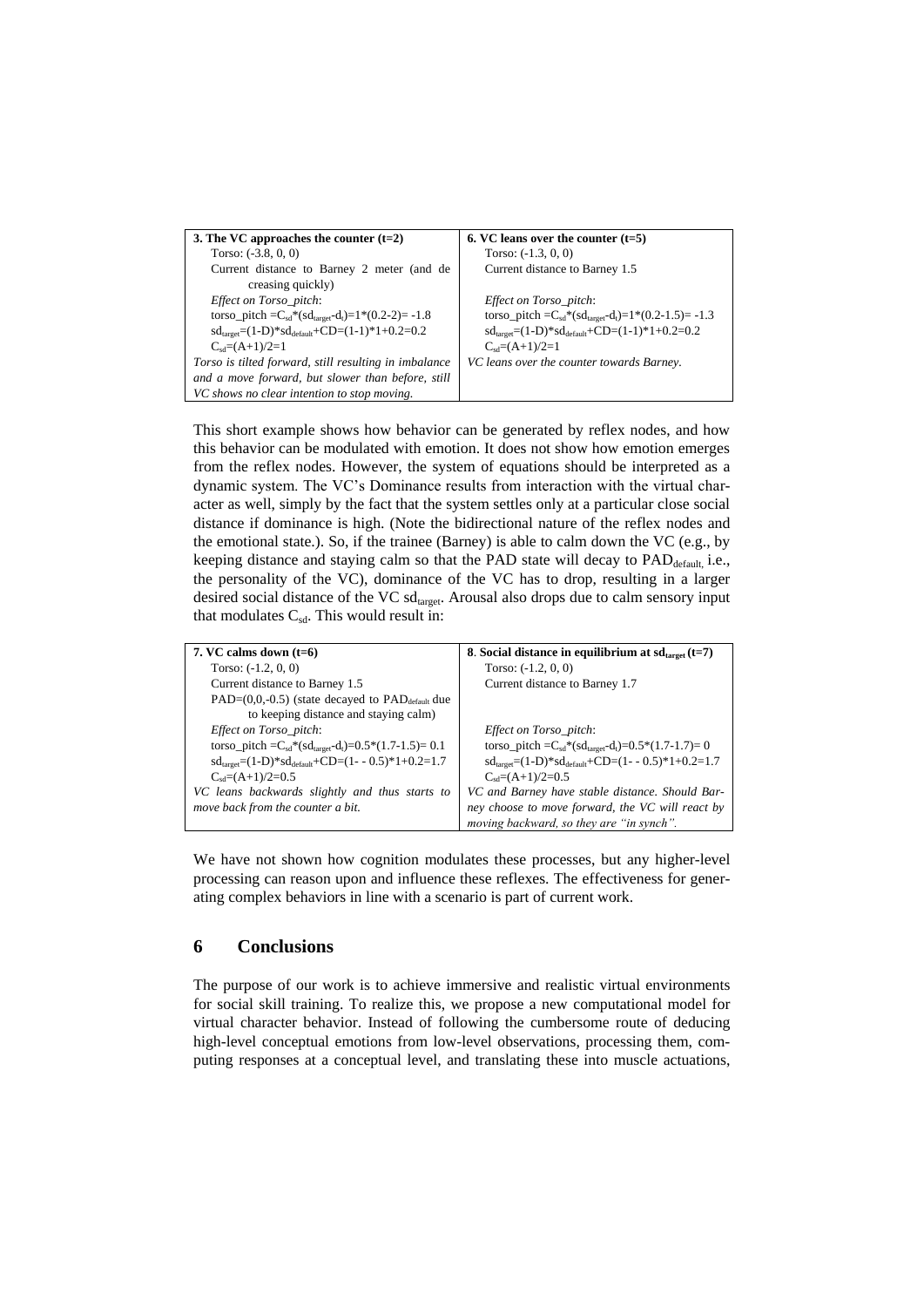we propose a neurologically-inspired direct approach. Our low level approach is based on the idea of virtual reflexes, in which observations directly cause muscle actuations *without intermediate cognitive processing*. Emotions emerge out of this interaction between sensory and motor information. Although no cognitive intermediate processing takes place, cognition does modulate the sensory-motor loop. As happens in the human body, various virtual reflexes can occur simultaneously. Therefore, in the paper we have modeled a set of virtual reflexes as concurrent subsystems. This paper is innovative in three ways:

- We introduce an architecture for virtual reflexes.
- We link the architecture to neuropsychological theories on emotion & cognition.
- We formalize part of the reflexes in a virtual aggression training case study.

A side effect of our approach is that the application of this design in a VRET, such as for de-escalating verbal aggression, will be a feasibility test of Damasio's theory of emotion regulation (Damasio, 1999; Damasio & Carvalho, 2013): reaction comes before feeling, and, "feeling the feeling" is emotion.

#### **Acknowledgements**

We gratefully acknowledge the input of Guntur Sandino (CLeVR), Arnaud Wirschell (ROI), Fred Schrijber (aggression trainer), and Ron Knaap (Trigion). This work has further benefited from discussions with Otto Adang, Ron Boelsma, Willem-Paul Brinkman, Koen Hindriks, and Birna van Riemsdijk. We gratefully acknowledge the support of Jaap van den Herik.

### **References**

- 1. Argyle, M., (2009). Social Interaction, Transaction Publishers Rutgers, New Jersey.
- 2. Berthoz, A., (2002). The brains sense of movement. Harvard Univ. Press.
- 3. Broekens, J., Harbers, M., Brinkman, W.-P., Jonker, C., Bosch, K., & Meyer, J.-J. (2012). Virtual Reality Negotiation Training Increases Negotiation Knowledge and Skill. In Y. Nakano, M. Neff, A. Paiva & M. Walker (Eds.), Intelligent Virtual Agents (Vol. 7502, pp. 218-230): Springer.
- 4. Brooks, R. A. (1999). Cambrian intelligence: the early history of the new AI: MIT Press.
- 5. Cafaro, A., Vilhjálmsson, H., Bickmore, T., Heylen, D., Jóhannsdóttir, K., & Valgarðsson, G. (2012). First Impressions: Users' Judgments of Virtual Agents' Personality and Interpersonal Attitude in First Encounters. In Y. Nakano, M. Neff, A. Paiva & M. Walker (Eds.), Intelligent Virtual Agents (Vol. 7502, pp. 67-80): Springer Berlin Heidelberg.
- 6. Cañamero, L. 2005. Designing Emotional Artifacts for Social Interaction: Challenges and Perspectives. In L. Cañamero, R. Aylett (Eds.), *Animating Expressive Characters for Social Interaction*. Adv in Consciousness Research. Cavazza, M., Charles, F., & Mead, S. J. (2002.). Character-Based Interactive Storytelling. IEEE Intelligent Systems, 17(4), 17-24.
- 7. Core, M., Traum, D., Lane, H. C., Swartout, W., Gratch, J., van Lent, M. (2006). Teaching Negotiation Skills through Practice and Reflection with Virtual Humans. SIMULATION, 82(11), 685-701.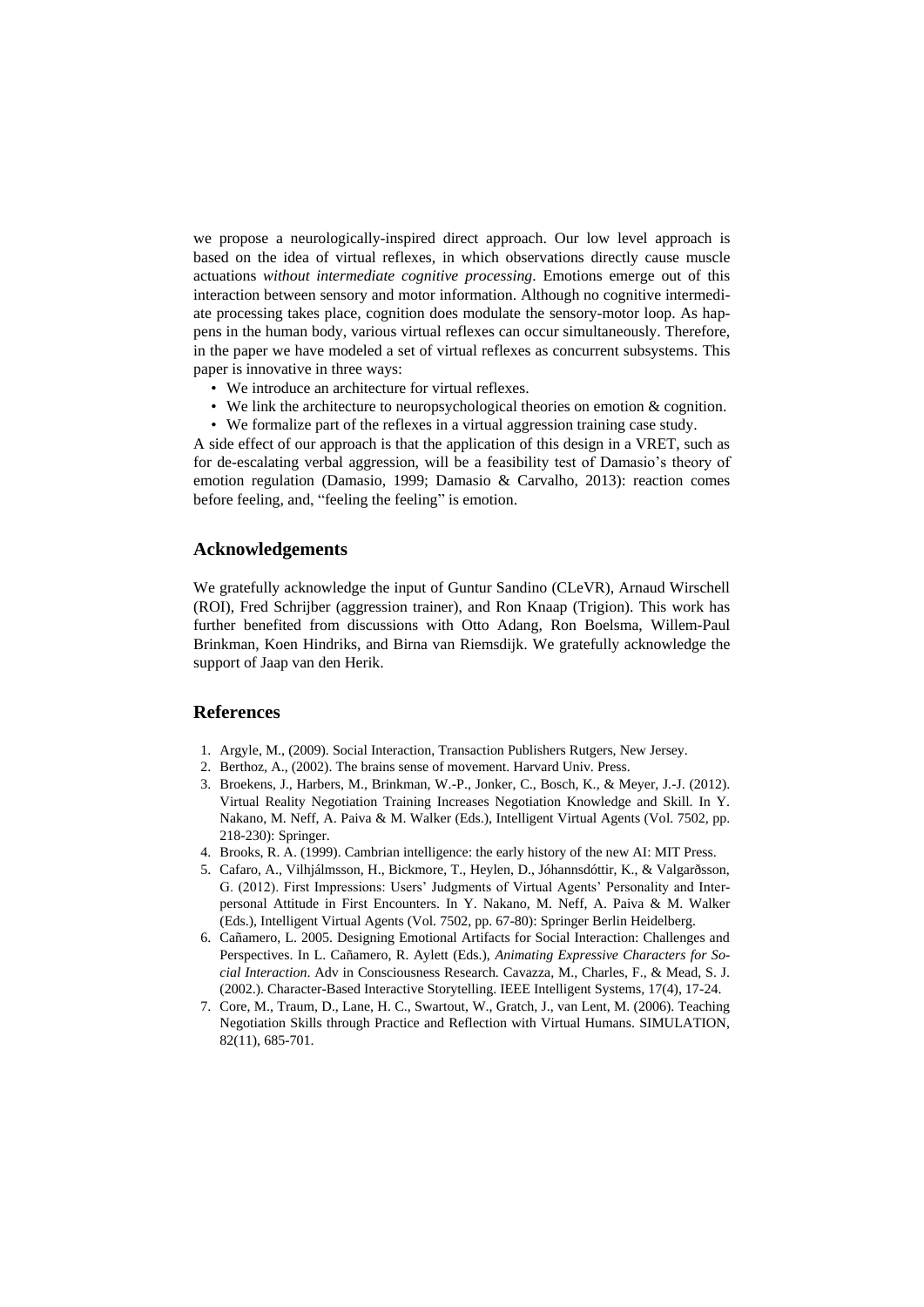- 8. Damasio, A., (1999). The Feeling of What Happens: Body and Emotion in the Making of Consciousness, Harcourt.
- 9. Damasio, A., Carvalho G.B. (2013). The nature of feelings: evolutionary and neurobiological origins" Nature Reviews Neuroscience 14, 143-152 (February, 2013) PubMed
- 10. D'Mello, S., Picard, R. W., & Graesser, A. (2007). Toward an Affect-Sensitive AutoTutor. 22, 53-61.
- 11. Emmelkamp, P. M. G., Bruynzeel, M., Drost, L., & van der Mast, C. A. P. G. (2001). Virtual reality treatment in acrophobia: a comparison with exposure in vivo. Cyber Psychology & Behavior, 4(3), 335-339.
- 12. Faloutsos, P., Panne, M. v. d., & Terzopoulos, D. (2001). Composable controllers for physics-based character animation. Paper presented at the Proceedings of the 28th annual conference on Computer graphics and interactive techniques.
- 13. Finkelstein, S., Ogan, A., Walker, E., Muller, R., & Cassell, J. (2012) Rudeness and rapport: Insults and learning gains in peer tutoring. in Intelligent Tutoring Systems, Springer.
- 14. Folkman, S., & Lazarus, R. S. (1990). Coping and emotion. In N. L. Stein, B. Leventhal & T. Trabasso (Eds.), Psych and Bio Appr Emo (313–332). Hillsdale, NJ: Erlbaum.
- 15. Gratch, J., Wang, N., Gerten, J., Fast, E., & Duffy, R. (2007). Creating Rapport with Virtual Agents. In C. Pelachaud, J.-C. Martin, E. André, G. Chollet, K. Karpouzis & D. Pelé (Eds.), Intelligent Virtual Agents (Vol. 4722, pp. 125-138): Springer Berlin Heidelberg.
- 16. Hays, M. J., Ogan, A., & Lane, H. C. (2010). The Evolution of Assessment: Learning about Culture from a Serious Game. In C. Lynch, K. D. Ashley, T. Mitrovic, V. Dimitrova, N. Pinkwart & V. Aleven (Eds.), IllDef2010, pp. 37-44.
- 17. Heylen, D., Nijholt, A., & Akker, R. o. d. (2005). Affect in tutoring dialogues. Applied Artificial Intelligence: An International Journal, 19(3), 287 - 311.
- 18. Huang, L., Morency, L.-P., & Gratch, J. (2011). Virtual Rapport 2.0. In H. Vilhjálmsson, S. Kopp, S. Marsella & K. Thórisson (Eds.), Intell. Virt. Agents 6895:(68-79): Springer.
- 19. D. Kahnemann. Thinking, fast and slow. Penguin Books, 2011.
- 20. Kavanagh, L., Bakhtiari, G., Suhler, C., Churchland, P.S., Holland, R.W. & Winkielman, P. (2013). Nuanced Social Inferences about Trustworthiness from Observation of Mimicry. In M. Knauff, M. Pauen, N. Sebanz, & I. Wachsmuth (Eds.),*Proceedings of the 35th Annual Conference of the Cognitive Science Society*. Berlin, Germany: Cognitive Science Society. 734-739.
- 21. Kendon, A. 1990. Conducting interaction. Studies in Interactional Sociolinguistics, vol. 7. Cambridge University Press.
- 22. Kim, J. M., Hill, J. R. W., Durlach, P. J., Lane, H. C., Forbell, E., Core, M., et al. (2009). BiLAT: A Game-Based Environment for Practicing Negotiation in a Cultural Context. International Journal of Artificial Intelligence in Education, 19(3), 289-308.
- 23. Krijn, M., Emmelkamp, P. M. G., Olafsson, R. P., & Biemond, R. (2004). Virtual reality exposure therapy of anxiety disorders: A review. Clinical Psych Review, 24(3), 259-281.
- 24. LeDoux, J. (1996). The Emotional Brain. New York: Simon and Shuster.
- 25. LeDoux, J. E. (1995). Emotion: Clues from the brain. Ann. Rev. Psy., 46(1), 209-235.
- 26. Magnenat-Thalmann, N., & Thalmann, D., (2005). Virtual humans: thirty years of research, what next? The Visual Computer 21: 997-1015.
- 27. Marsella, S., Gratch, J., Ning, W., & Stankovic, B. (2009, 10-12 Sept. 2009). Assessing the validity of a computational model of emotional coping. Affective Computing and Intelligent Interaction and Workshops, 2009. ACII 2009.
- 28. Meichenbaum, D. (1994). A clinical handbook/practical therapist manual for assessing and treating adults with post-traumatic stress disorder (PTSD): Waterloo, Canada: Inst. Press.
- 29. Mehrabian, A. (1980). Basic Dimensions for a General Psychological Theory: OG&H